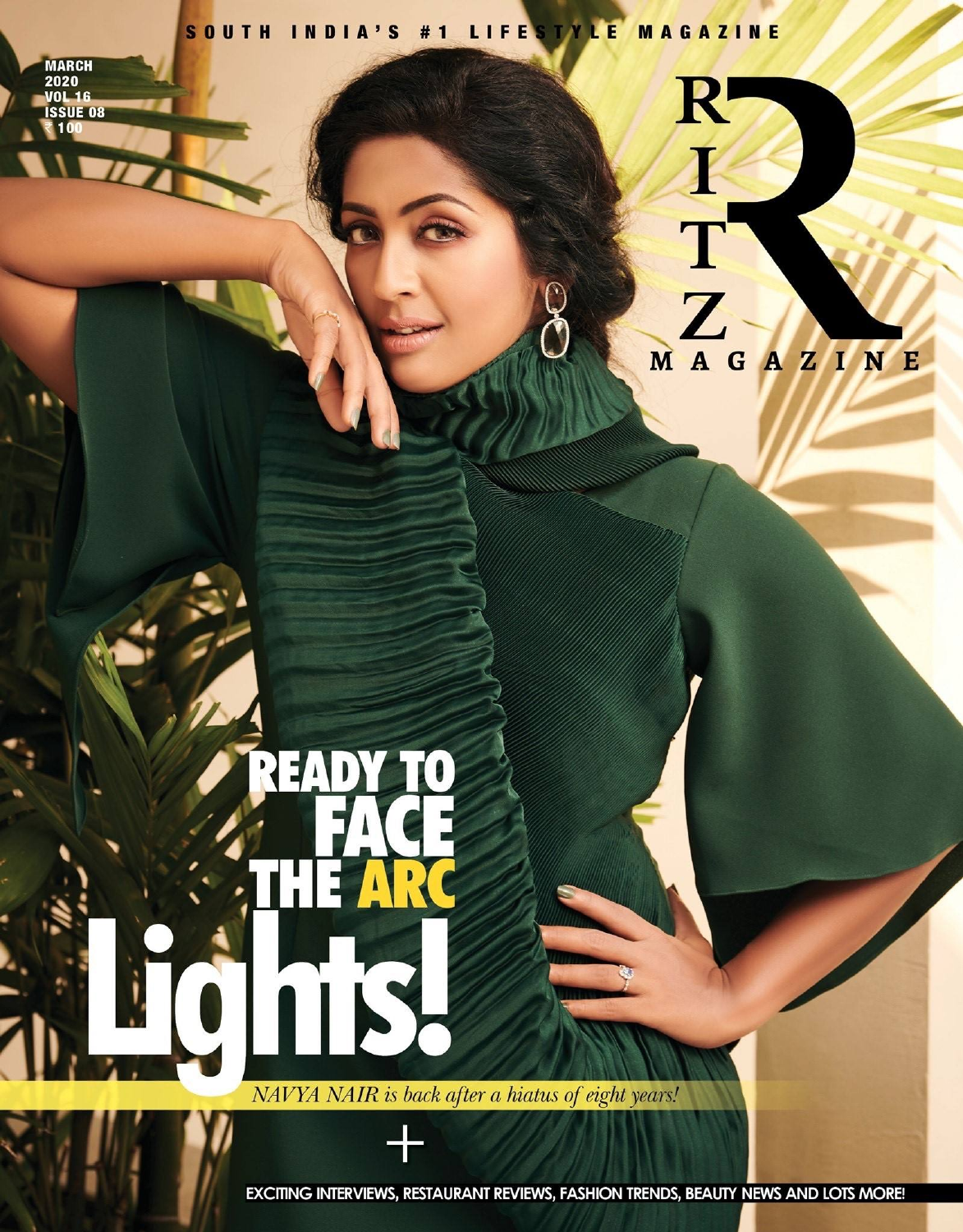**filled weekend of paddlers, singers, music, food and tipple lovers, and some celeb spotting too.**



*Text: NAMITA GUPTA*

at racers at their<br>
competitive best in<br>
artistic elephant-themed<br>
sculptures soaring from<br>
the bow of the vessel, paddle slicing competitive best in artistic elephant-themed sculptures soaring from through the water in perfect rhythm, guided by a mesmerising drumbeat. There was sheer revelry in the air, as they were cheering each other with gusto to triumph over the other one. Festival goers caught all the enthusiasm from their champagne tents, while sipping on their bubbly. With beer, wine and champagne pouring around and Thailand's top restaurants and Bangkok's favourite chefs, dishing out diverse culinary offerings, at pop-up stalls and mini food trucks, the second annual Elephant Boat Race and River Festival to celebrate Thailand's majestic national animal - the elephant, on the banks of the mighty Chao Phraya River, next to Anantara Riverside Bangkok Resort was clearly buzzing and how.



The inaugural day kickstarted with an adrenaline packed frenzy as various boat racers jostled at the races for the winning spot. On the river, the final four teams – Raja Navy (Royal Thai Navy) – Citi, Thailand National Sports University Lampang Campus – Casillero Del Diablo; Samut Prakarn – PWC Thailand; Pradu Thong Goddess – Keith&Kym; went head to head in the thrilling finale, but it was last year's winners, the Raja Navy that blitzed the race and claimed the final glory for the second year running. The Royal